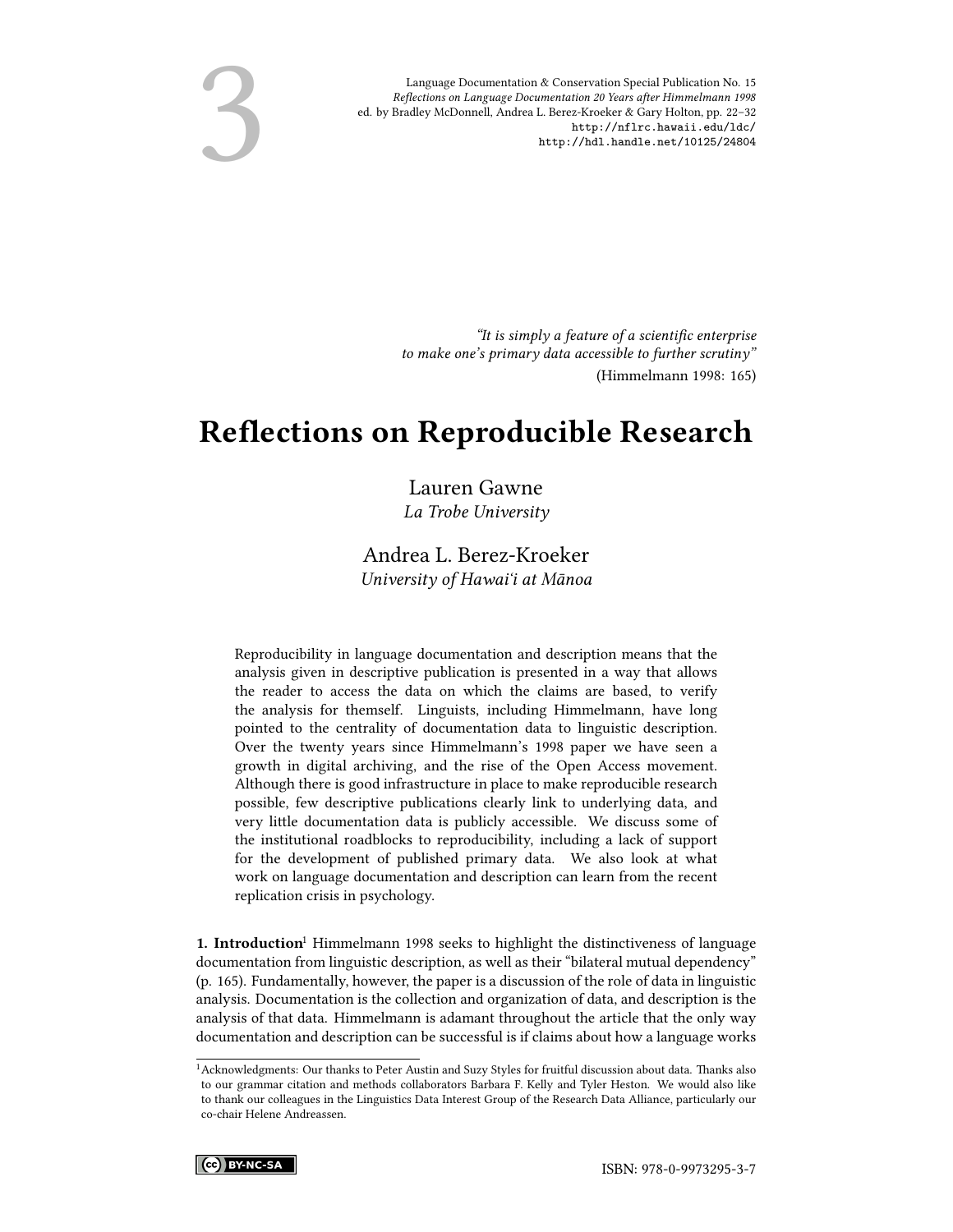can be supported by allowing the reader access to the data on which those claims are founded.

In brief, reproducibility (e.g., Buckheit & Donoho 1995; de Leeuw 2001; Donoho 2010) in research means that the data on which publications are based are made available so that other scientists could ostensibly verify the results for themselves. This is distinct from the process of replication, in which the steps of a research project are replicated by another scientist, yielding new data which can confirm or contradict previous data. Replication is well-suited to laboratory research, but language documentation data is essentially behavioral data, and analysis of data that is grounded in a specific interactional context that is arguably impossible to replicate. So while replication is not a fruitful aspiration for most documentation-based description, we wholeheartedly agree with Himmelmann that reproducibility is.<sup>2</sup> Descriptive work needs to be based on sound documentary research methods, and those methods should be made clear by authors of descriptive publications. Relatedly, any published claims about language should be supported by evidence that the audience can, with reasonable considerations for privacy concerns, also access.

Below we examine the context in which Himmelmann (1998) was published, and the developments in linguistics in the last two decades, with regard to the development of digital archiving and open access. We then look at what we can learn as a field from the unfolding crisis of replicability in the field of psychology, and the future of language documentation, description, and data.

Himmelmann (1998) was participating in a larger discussion about the role of data in language documentation, and linguistics more broadly. Sally Thomason, writing as the editor of Language in 1994, also articulated concern for clarity regarding the data sources. She called upon linguists to provide "…detailed information about sources of data and methodology of data collection" (Thomason 1994: 413). Some linguists were already actively engaging with data citation in their descriptive linguistic writing. Simpson, at the beginning of her 1983 PhD dissertation on Warlpiri morphology and syntax, states "I have tried to indicate the source of each example sentence where I know it. If the example sentence is made up, I have indicated this, unless the sentence is elementary" (1983: 4). Data citation is an important feature of reproducible research, but it is only of use if the interested reader can resolve that citation to the original data. Digital archives have provided an important development in data sharing.

2. Development of archives One of the most immediately obvious developments in documentation since Himmelmann (1998) is the network of digital archives that provide a persistent and secure location for the storage of linguistic data. Himmelmann voices his concern that "In recent decades, hardly any comprehensive collections of primary data have been published" (1998:164), a concern that is objectively no longer true thanks to the rise of digital archiving. The permanent preservation of one's materials, once a privilege reserved for only the most senior linguists, is now a common part of the documentary linguist's workflow.

While analog language archiving had been part of anthropological practice since the late 19th century, the development of digital archiving methods for language documentation began in earnest in the early 21st century (see e.g., Woodbury 2011; Henke & Berez-Kroeker 2016). Those years saw the rise of funding schemes for language

 $2$ See Berez-Kroeker et al. 2018 for a discussion on reproducibility in linguistics in general.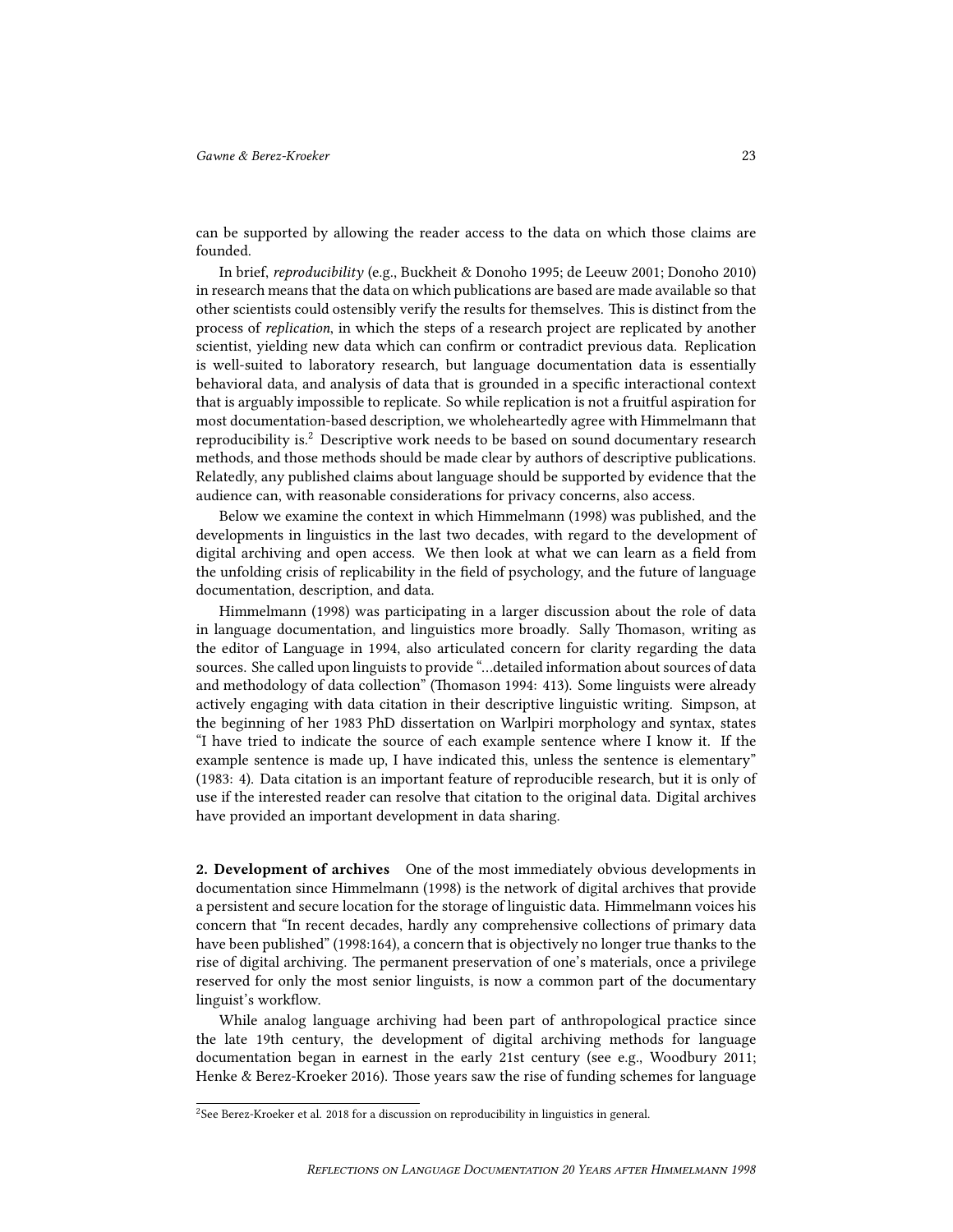documentation like DoBeS<sup>3</sup> in 2000 and ELDP<sup>4</sup> in 2003, both of which provided a repository for preserving their grantees' work. The NSF-funded Electronic Metastructure for Endangered Languages Data  $(EMELD)^5$  project provided much-needed education to linguists on how to digitally preserve language documentation (Boynton et al. 2010).

Alongside archiving has come a standardization of metadata. Himmelmann does not actually use the term 'metadata'—instead the article refers to "information to be included" (1998: 189, see also 169–170)—while discussing what has now become known as 'metadata' at some length. In the early 2000s, the Open Language Archives Community (OLAC)<sup>6</sup> was building a metadata standard based on Dublin Core specifically for describing digital language materials (e.g. Bird & Simons 2003). Similarly, the International Standards for Language Engineering Metadata Initiative  $(IMDI)^{7}$  was developed in the DoBeS context.

Digital archives not only provide persistent data storage, but they also provide access to the data thanks to improvements in the internet. Himmelmann is sensitive to placing speaker attitudes at the centre of archiving models with a focus on controlled access (1998: 171–175, 189). There has been considerable discussion about ethics and access to documentation materials (Dwyer 2006; Garrett & Conathan 2009; Macri & Sarmento 2010; Shepard 2016), and some archives have implemented different levels of accessibility to materials (eg Green et al. 2011; Nathan 2010; 2014). This is an ongoing conversation, as internet access is still not globally balanced, and speakers of many of the languages represented in archives are unable to view or use deposited materials through lack of access. In terms of reproducible research at least, we have solved many of the barriers that were a concern in 1998, and can now do a lot more than meet Himmelmann's minimal solution of providing an "edited version of the fieldnotes" (1998: 165).

3. Open Access The Open Access movement (OA) was beginning to coalesce in the late 1990s, and has been an important influence on the development of archiving practice in documentation. In 1997 the Association of Research Libraries developed the Scholarly Publishing and Academic Resources Coalition (SPARC),<sup>8</sup> which had an early focus on encouraging open access journal publishing.  $9O$ A radically altered the publishing landscape (Joseph 2013), and we see that effect today, with journals like Language Documentation & Conservation<sup>10</sup> and presses like Language Science Press<sup>11</sup> that cost nothing to authors or readers. The OA movement is now actively involved in encouraging open access data practices (SPARC n.d.; Kitchin 2014). Language documentation archives have been leaders within the humanities and social sciences when it comes to advocating for open access, or at least mixed access for different uses.

OA publication has been aided by the creation of Creative Commons (CC) licenses.<sup>12</sup> Founded in 2001, $^{13}$  CC allows copyright holders to specify how members of the public

<sup>3</sup><http://dobes.mpi.nl/>

<sup>4</sup><http://www.eldp.net/>

<sup>5</sup><http://emeld.org/>

<sup>6</sup><http://www.language-archives.org/>

<sup>7</sup><http://tla.mpi.nl/imdi-metadata/>

<sup>8</sup><http://sparcopen.org/>

<sup>9</sup><http://sparcopen.org/our-work/research-data-sharing-policy-initiative/>

<sup>10</sup><http://nflrc.hawaii.edu/ldc/>

<sup>11</sup><http://langsci-press.org/>

<sup>12</sup><http://creativecommons.org>

<sup>13</sup><http://creativecommons.org/about/history/>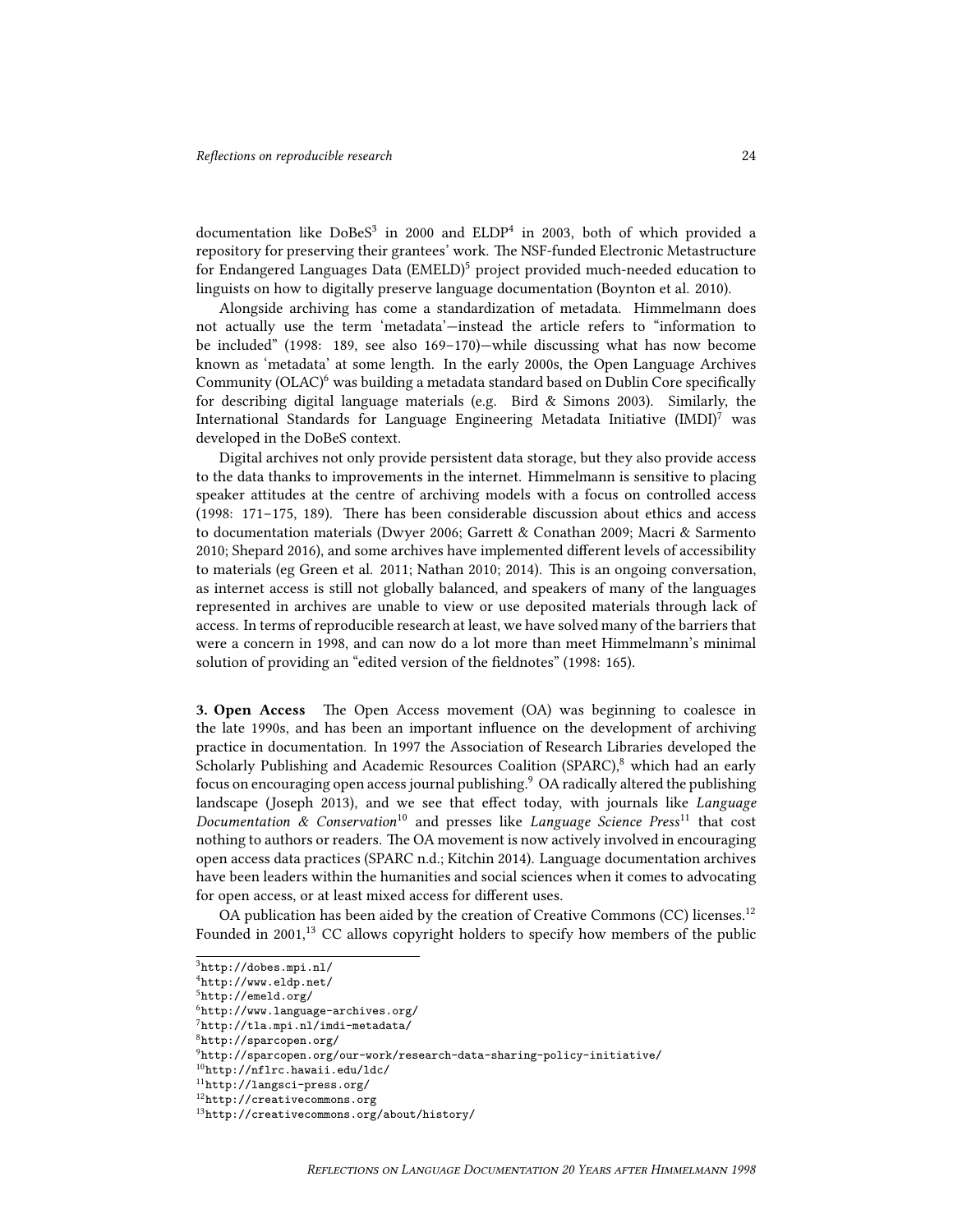may and may not use their work, including whether attribution is required and whether commercialization is allowable. The licenses are both machine- and human-readable for ease of use. Many archives now use CC licenses for OA data. The CC framework provides a scaffold for discussions between language documentation researchers and communities, making this issue somewhat easier to navigate than it was when Himmelmann was writing (1998: 175).

4. Data sharing in today's practice While archives have provided a robust way to share data, we still are not seeing complete uptake of archiving or other practices that lead to reproducibility. In a survey of one hundred descriptive grammars published between 2003 and 2012 that we conducted with Barbara F. Kelly and Tyler Heston, we found that data archiving before publication was only mentioned in 22 publications, and only eight publications included data citation that resolved back to a locatable corpus (Gawne et al. 2017). Many published grammars in our survey do not discuss basic methodological information like the number of speakers who contributed, or recording equipment used, which prevents the reader from understanding the nature of the data on which analysis is built. In a similar vein, Thieberger (2017) looked at 1,708 grammars published since 1967 and found that for 1,253 of the languages there were fewer than 40 items in an OLAC archive, indicating that for the vast majority of descriptive grammars the primary data on which they are based cannot be found or used.

Language documentation has become a field with its own journals, conferences, network of archives and funding, but there remains a fundamental disconnect between documentation data and subsequent description. A major reason for this is the fact that the academic environment does not provide incentives for good practice in reproducibility. We add our voices to Himmelmann's in seeking better transparency in research methodology to ensure that readers can better judge the "reliability, naturalness, and representativeness of the data" (1998: 162), and we believe the best way to do this is through archiving and citation.

Preparing data for archiving is a time-consuming process that is not viewed as having academic merit on par with published analyses. Management and curation of data for archiving is a time-consuming process, even when the documentation workflow is set up to optimize the process. This means that even the best-intentioned documentation practitioner can find themselves with a large amount of work to do that is undervalued by university hiring, tenure and promotion committees. Descriptive work, in contrast, results in peer-reviewed publications, which are still the primary yardstick for measuring academic productivity.

The status quo is changing to some extent. Some initiatives have sought to use the current incentive structure to give recognition to documentation work, such as Dictionaria, which uses a peer-reviewed model for digital dictionary databases;<sup>14</sup> the Language Contexts series in Language Documentation and Description, which publishes contextualising metadata for a language; $15$  and the publication of descriptions of archival collections in Language Documentation & Conservation, which act as citable proxies for datasets within current citation mechanisms (e.g. Salffner 2015).

Other efforts have been directed at raising the profile of documentation and corpus building. In 2010 the Linguistic Society of America passed the Resolution Recognizing

 $^{\rm 14}$ <http://home.uni-leipzig.de/dictionaryjournal/about-the-journal/>

<sup>15</sup><www.elpublishing.org/language-contexts>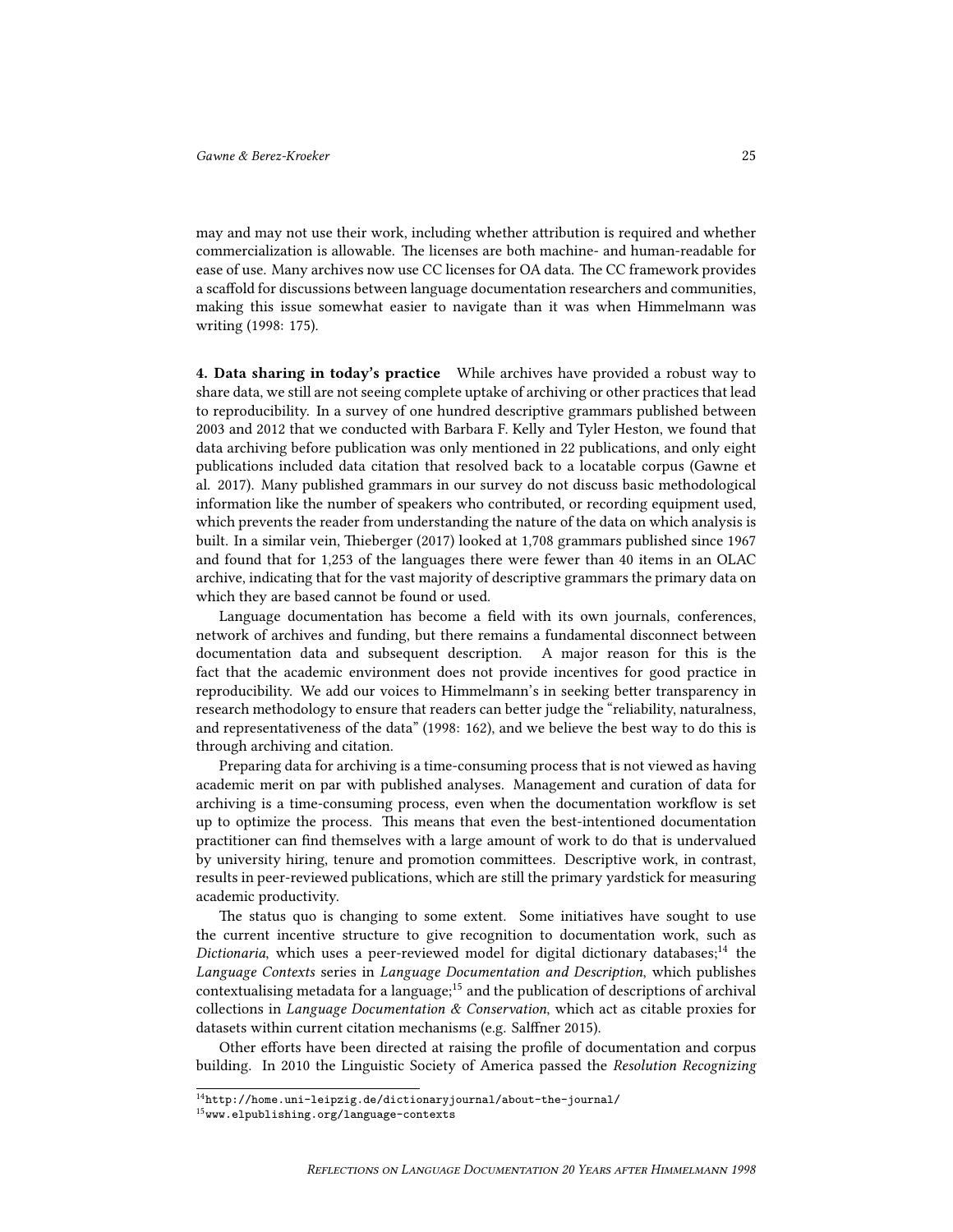the Scholarly Merit of Language Documentation, which recognized corpora and other documentation outputs as "scholarly contributions to be given weight in the awarding of advanced degrees and in decisions on hiring, tenure, and promotion of faculty."<sup>16</sup> In a similar spirit, the DELAMAN Franz Boas Award "recognizes and honours junior scholars who have done outstanding documentary work in creating a rich multimedia documentary collection of a particular language that is endangered or no longer spoken."<sup>17</sup> While it is important that there are positive motivators for archiving, a great deal of the archiving undertaken in recent years stems from a more prosaic motivation: funders increasingly require data to be archived, and open access where feasible, as part of the funding process (Austin 2014).

We are still grappling with the question of how to assess the quality of archival collections. While we acknowledge the existing peer review mechanisms for publications are not without their failings, as a discipline we have not yet come up with a commonly agreed-upon way to assess the quality of documentation collections (though note the recent draft for a Statement on the Evaluation of Language Documentation for Hiring, Tenure, and Promotion<sup>18</sup> by the Linguistic Society of America and work of the committee of the Australian Linguistic Society, reported in Thieberger et al. 2016). Himmelmann also observed the need to assess documentation work (1998: 181). He focuses mainly on different types of data collection, such as elicitation, tasks and different genres of spontaneous text (1998: §3.3), however there are many factors that need to be considered including quality of recordings, number of speakers, presence of video data, and quality of metadata (Woodbury 2014; Thieberger et al. 2016).

5. Data citation in today's practice While the move towards accessible corpora has been one challenge, another has been the lack of citation of that documentation data in publications. Editors and publishers, for the most part, have not made explicit an expectation to cite examples of linguistic phenomena (sentences, lexical items, etc.) back to the dataset whence they came. While most linguists would never dream of quoting from another author's work without a proper citation, those same scholars will happily quote from their own extensive corpora without any citation whatsoever.

We believe in the need for data citation, and have been working alongside our colleagues in the Linguistics Data Interest Group of the Research Data Alliance,<sup>19</sup> to bring these beliefs together in a document known as the Austin Principles of Data Citation in Linguistics.<sup>20</sup> At the core of these principles is the belief that "[l]inguists should cite the data upon which scholarly claims are based." (Berez-Kroeker et al. 2017), a belief that echoes the quote from Himmelmann in the epigraph to this chapter. Data citation can help the researcher return to the original data to confirm hypotheses as analysis develops, and it can also help a reader locate the example in the corpus, to seek more contextual information to reproduce the original hypothesis, or for an analysis that the original data was not necessarily presented with a focus on (e.g. looking at the casemarking in a sentence that was originally used to exemplify a feature of tense). Although we are accustomed to seeing example sentences presented as written artefacts, we agree

 $^{16}\hspace{-1mm}$  [www.linguisticsociety.org/resource/resolution-recognizing-scholarly-merit-language](www.linguisticsociety.org/resource/resolution-recognizing-scholarly-merit-language-documentation)[documentation](www.linguisticsociety.org/resource/resolution-recognizing-scholarly-merit-language-documentation)

 $^{17}\mathrm{http://www.delaman.org/delaman-franz-boas-award/}$  $^{17}\mathrm{http://www.delaman.org/delaman-franz-boas-award/}$  $^{17}\mathrm{http://www.delaman.org/delaman-franz-boas-award/}$ 

 $^\mathrm{18}$ ww.linguisticsociety.org/content/draft-lsa-statement-evaluation-language-

[documentation-hiring-tenure-and-promotion](www.linguisticsociety.org/content/draft-lsa-statement-evaluation-language-documentation-hiring-tenure-and-promotion)

 $^{\rm 19}$  <http://rd-alliance.org/groups/linguistics-data-ig>

<sup>20</sup><http://site.uit.no/linguisticsdatacitation/>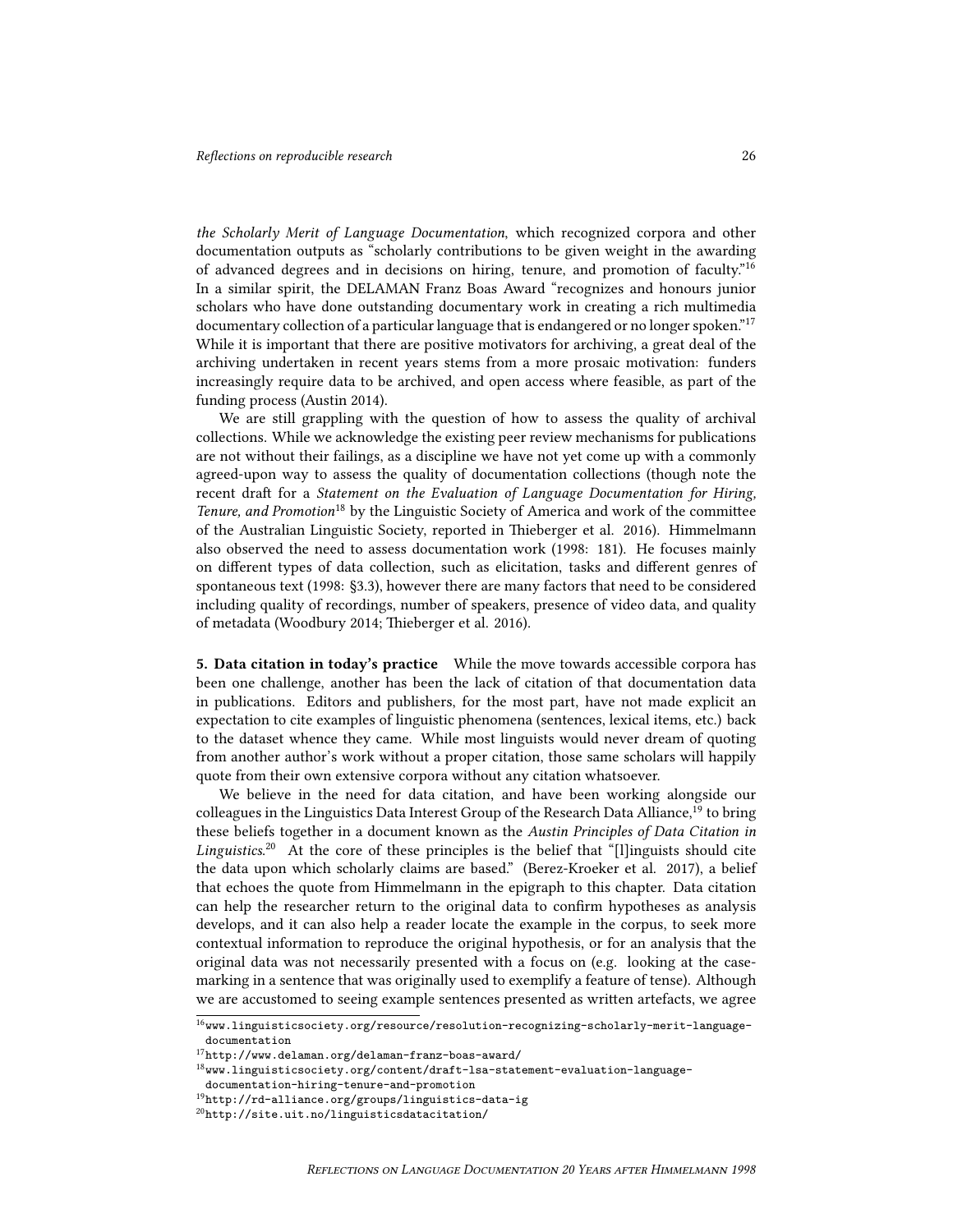with Himmelmann that most contextualization of the utterance is lost in print, including prosody and gesture, as well as the possibility to "gloss over" complexities (1998: 191 fn5).

Citing your own data encourages others to cite your data in their work as well. Himmelmann notes that any language documentation corpus includes information well beyond the scope of what a single researcher or team can undertake to analyze (1998: 163). We have seen very little uptake of documentary data in descriptive work published by researchers other than the data collector(s); in our study of articles published in Linguistic Typology between 2012–2017 we found that the overwhelming majority of authors draw on published descriptions or their own documentation data (Gawne et al. 2017), but almost never the datasets of other data collectors. We believe that ultimately the citation of data will become standard practice, through editorial policies that make it a norm like other forms of citation.

6. The replication crisis in psychology Linguistics is not the only field to have considered the role of data and analysis in research. The 'replication crisis' that started in medical science (see Goldacre 2010 for a summary) and is now being played out in social psychology (Chambers 2017) has much to teach us about the importance of transparency in research methods and data presentation, as well as how we can best approach these themes as a community of researchers. As we discussed above, we do not believe that language documentation and description should strive for replication, which is more relevant to psychology, but there are lessons in this crisis for the future of reproducibility as well. Psychology, like linguistics, is interested in thresholds, not absolutes, in the oftendifficult to establish nature of human behaviour.

In 2011 Daryl Bem, a social psychologist, published a paper that demonstrated, across a series of experiments, statistically significant effects of 'precognition', with participants appearing to contradict the flow of time and show priming effects on early parts of the experiment based on later parts of the experiment (Bem 2011). The research methods were all meticulously reported, leaving the reviewers to either decide that 'precognition' did exist, or the methods of social psychology were not reliable. Bem's work appears to have been shaped by a 'forking paths' analysis (also known as 'experimenter degrees of freedom'), where each decision in the analysis process appears to be sensible, in keeping with the norms and best practice of the field, but helps the researcher converge on the outcome they want. Bias in each step of data collection can lead to bias in the analysis, which can lead to bias in the meta-analysis that shapes the trajectory of the field. In linguistics, we've seen that some topics have been neglected as specific targets for documentation work, because they've been considered marginal to a particular conceptualization of language. These phenomena may eventually be shown to be less marginal than had been originally thought (e.g. ideophones, see Dingemanse et al. 2018).

Bem's case is egregious because believing his findings contradicts the basis of causality on which our understanding of the universe is built, but there are a number of other questionable research practices that the field of psychology is critically analysing. One of these is hypothesising after results are known, or HARKing—where the narrative for the data is often changed to fit a more compelling hypothesis after collection is complete and analysis has begun (e.g. deciding that the variable of gender is the significant difference, even thought that wasn't the original aim of the experiment). The other is  $p$ -hacking, running numerous statistical processes to 'find' results in the data, which then leads to HARKing to create a publishable narrative (see, for example, the 'pizzagate' controversy surrounding work by Brian Wansink and colleagues (problems with this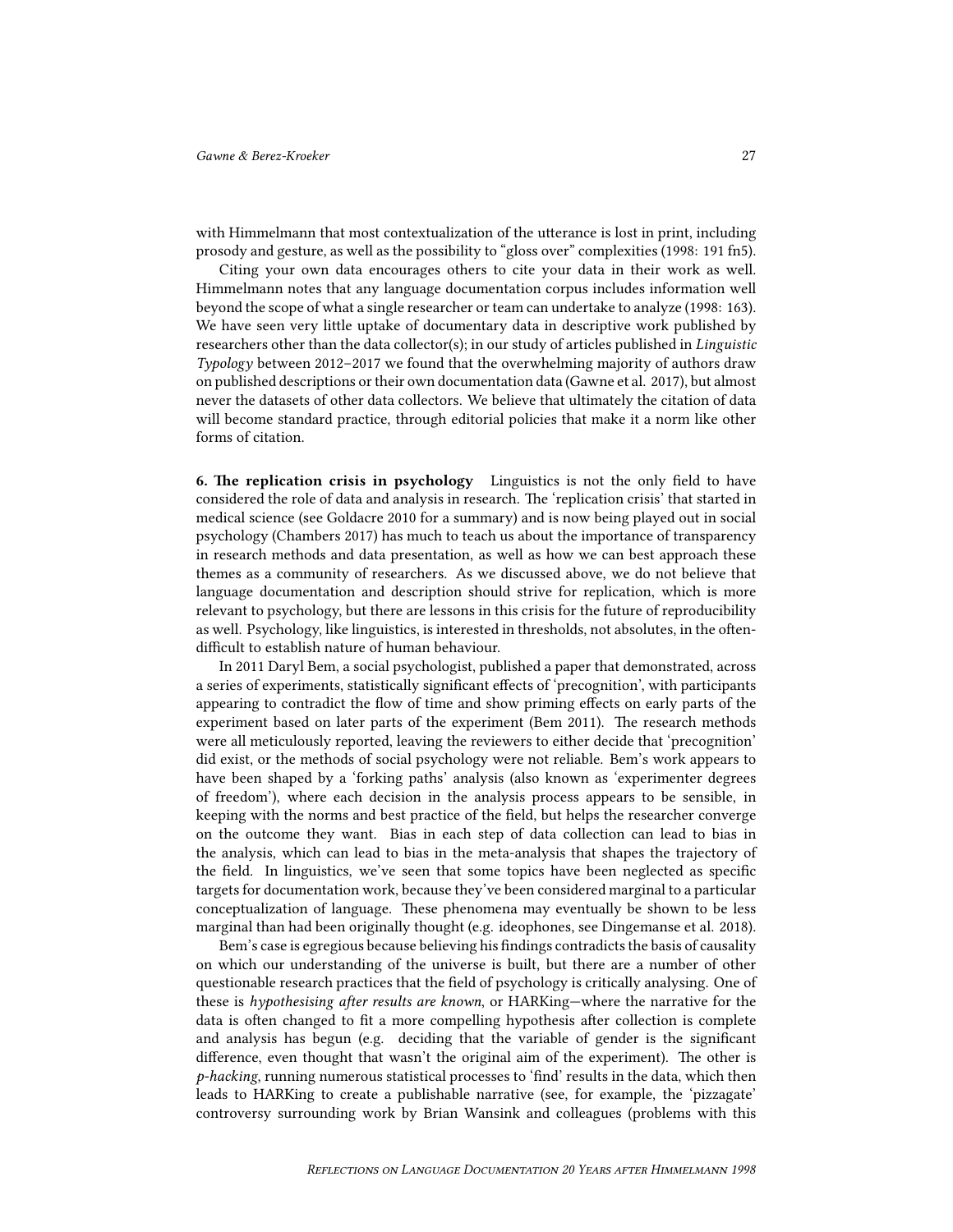research summarized in van der Zee et al. 2017), in which data about pizza consumption was sliced (like an unethical pizza) into statistically-significant subsets to fit the research narrative). Although most descriptive work does not require the explicit formation of hypotheses, researchers do have a set of expectations about what linguistic features a language might demonstrate, based on the typological profiles of related languages. Similarly, a researcher must always select the example sentences to illustrate a descriptive grammar, which is by no means an objective process. Providing the reader with additional examples through presentation of the original data can help mitigate these limitations of descriptive work, in the way that pre-registering hypotheses and presenting data sets is helping in the field of psychology.

The crisis of replicable methodology in psychology was the motivation for Brian Nosek and hundreds of colleagues to attempt to replicate 100 experimental psychology studies published in 2008 (Open Science Collaboration 2015). Fewer than fifty percent of the studies were successfully replicated. In 2013, while working on the replication study, Nosek and colleagues started the Center for Open Science, $21$  a researcher-driven organization that builds easy-to-use tools and protocols, as well as leading discussions about the nature of research practice.

7. Looking ahead The problems in psychology arose in part because research practices were not transparent enough. Researchers generally were not required to present their methodology in a way that ensured replication, nor to commit to a course of research, maintain it through to publication and share the underlying data. In recent years, the move towards greater transparency in psychology has included 'pre-registration' of methods, either as a peer-reviewed process that becomes the first half of the final peerreviewed paper, $^{22}$  or as a non-reviewed methodology that is time-stamped and limits the 'researcher degrees of freedom' that can influence the final outcomes.<sup>23</sup>

Language documentation does not have the same experimental focus, so we would not want pre-registration as a solution to our research problems, nonetheless we still generally don't make it easy for our readers to access the datasets on which our analyses are based and are therefore equally susceptible to research pitfalls. Even Thomason noted during her tenure as editor of *Language* that erroneous data "occur[ed] frequently—so frequently, in fact, that the assumption that the data in accepted papers is reliable began to look questionable" (1994: 409). We need to continue to develop a social and technological infrastructure in linguistics that allows us to reap tangible rewards for the creation, management, and citation of linguistic data as much as much as we do for linguistics publications. In short, we still don't value language *documentation* as much as we value linguistic description. We can do better.

Language documentation has changed over the last 20 years thanks to the development of digital data collection methods, and online archives that allow for both the storage and dissemination of recorded materials. While we have made some moves towards a more open approach to data that would support research reproducibility, there is still more work to be done to ensure that the link is made clear between linguistic description and the documentation that it is based upon. At a minimum, we believe

 $21$ <http://cos.io/>

<sup>&</sup>lt;sup>22</sup>Very recently Timo Roettger of Northwestern University has put together an initiative to encourage more linguistics journals to adopt Registered Reports (RRs). For information on the initiative see [http://](http://linguistlist.org/issues/29/29-3168.html) [linguistlist.org/issues/29/29-3168.html](http://linguistlist.org/issues/29/29-3168.html)

<sup>23</sup><http://cos.io/prereg/>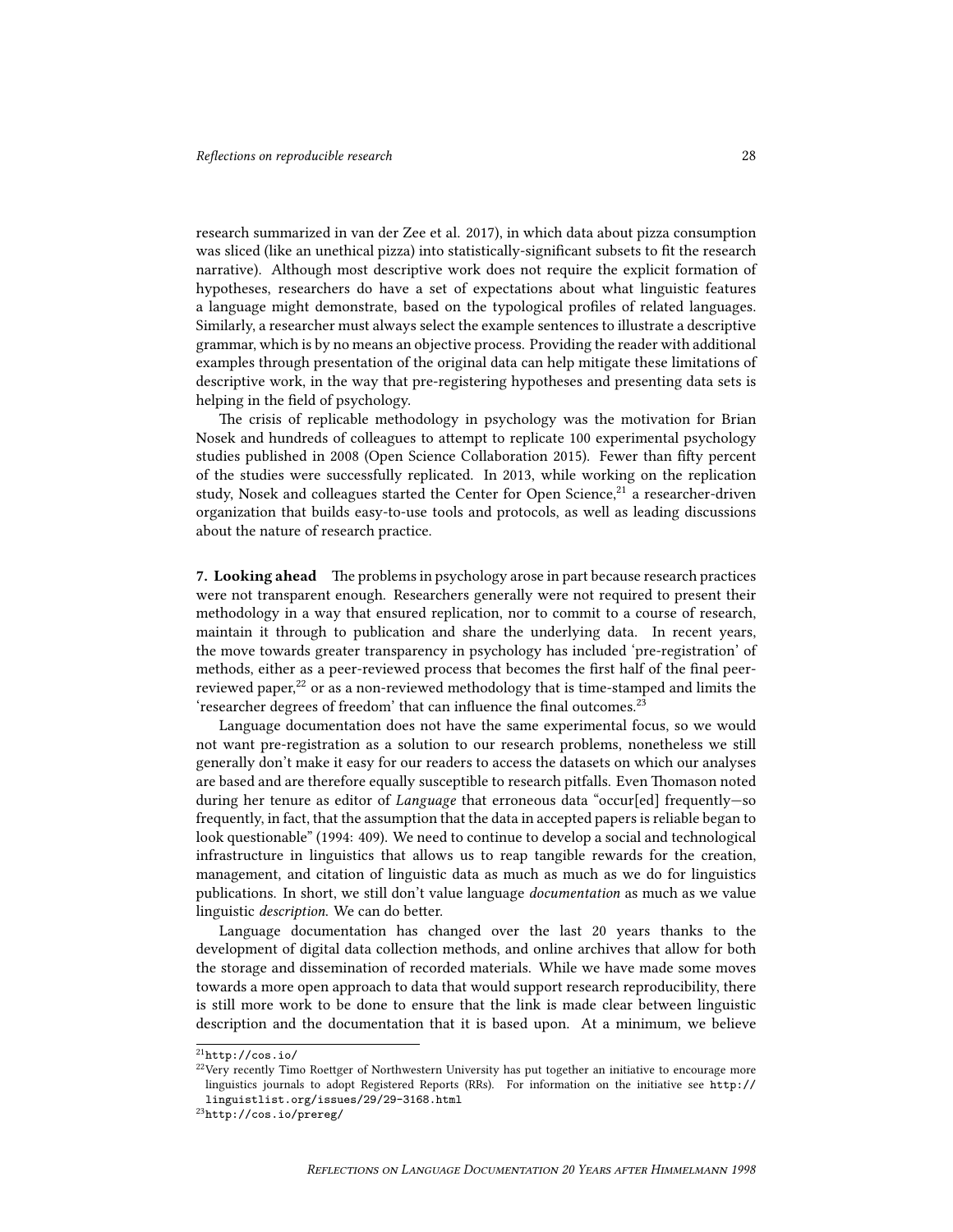that all data from documentation should be archived with a digital repository that has a mandate for long-term storage. Where the data are not sensitive or controversial, they should be made accessible to both the language speakers and to researchers who wish to confirm existing analyses, test new analyses or explore previously under-described phenomena in the language. Descriptive work should clearly state the research methods used in collecting the data that forms the basis of the research, make clear where the data are located and should explicitly link each piece of data to its place in the documentation data. Digital archives and the Open Access movement have given us the tools to make this happen. When all of this is common practice, and not just the practice of a subset of researchers, we will have made a clear move in the direction of reproducible research.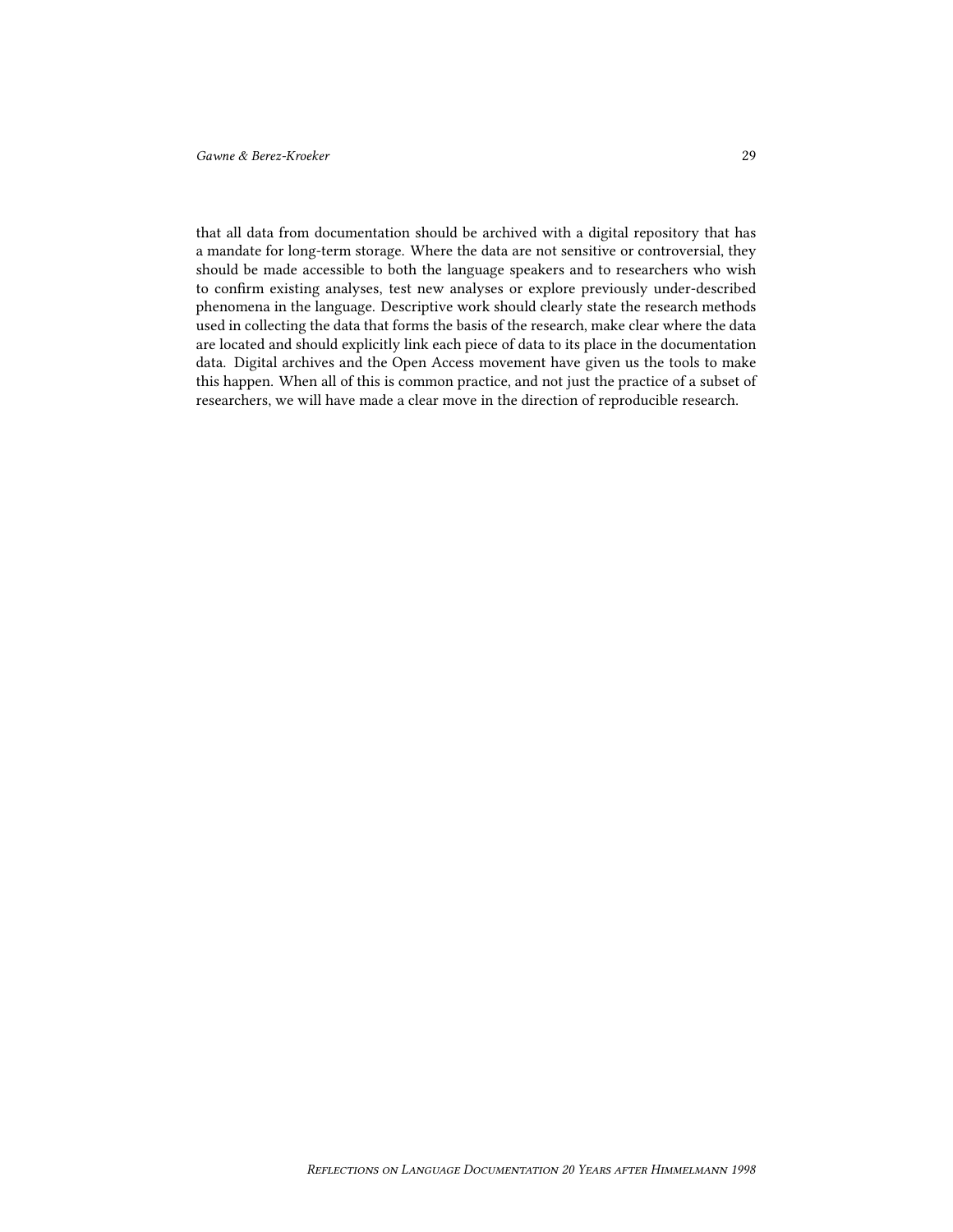## References

Austin, Peter K. 2014. Language documentation in the 21st century. JournaLIPP 3. 57–71.

- Bem, Daryl J. 2011. Feeling the future: Experimental evidence for anomalous retroactive influences on cognition and affect. *Journal of Personality and Social Psychology* 100(3). 407–425. (<doi:10.1037/a0021524>)
- Berez-Kroeker, Andrea L., Lauren Gawne, Susan Smythe Kung, Barbara F. Kelly, Tyler Heston, Gary Holton, Peter Pulsifer, David I. Beaver, Shobhana Chelliah, Stanley Dubinsky, Richard P. Meier, Nick Thieberger, Keren Rice & Anthony C. Woodbury. 2018. Reproducible research in linguistics: A position statement on data citation and attribution in our field. Linguistics 56(1). 1–18. (<doi:10.1515/ling-2017-0032>)
- Bird, Steven, & Gary Simons. 2003. Seven dimensions of portability for language documentation and description. Language 79(3). 57–582.
- Boynton, Jessica, Steven Moran, Helen Aristar-Dry & Anthony Aristar. 2010. Using the EMELD School of Best Practices to create lasting digital documentation. In Lenore A. Grenoble & Louanna Furbee-Losee (eds.), Language documentation: Practice and values, 133–146. Amsterdam, Philadelphia: Benjamins.
- Buckheit, Jonathan B. & David L. Donoho. 1995. WaveLab and reproducible research. In Anestis Antoniadis & Georges Oppenheim (eds.), Wavelets and statistics, 55–81. New York: Springer.
- Chambers, Chris. 2017. The seven deadly sins of psychology: A manifesto for reforming the culture of scientific practice. Princeton: Princeton University Press.
- Dingemanse, Mark. 2018. Redrawing the margins of language: Lessons from research on ideophones. Glossa 3(1). 1–30. (<doi:10.5334/gjgl.444>)
- Donoho, David L. 2010. An invitation to reproducible computational research. Biostatistics 11. 385–388.
- Dwyer, Arienne M. 2006. Ethics and practicalities of cooperative fieldwork and analysis. In Jost Gippert, Nikolaus P. Himmelmann, & Ulrike Mosel (eds.), Essentials of language documentation, 31–66. Berlin: Mouton de Gruyter.
- Garrett, Andrew & Lisa Conathan. 2009. Archives, communities, and linguists: Negotiating access to language documentation. Presentation at the Linguistic Society of America Annual Meeting. ([http://www.ailla.utexas.org/site/lsa\\_olac09/](http://www.ailla.utexas.org/site/lsa_olac09/conathangarrett_lsa_olac09.pdf) conathangarrett lsa olac09.pdf)
- Gawne, Lauren, Andrea L. Berez-Kroeker & Helene N. Andreassen. 2017. Data citation in linguistic typology: Working towards a data citation standard in linguistics. Presentation at Association for Linguistic Typology 12. Canberra: December 11–15.
- Gawne, Lauren, Barbara F. Kelly, Andrea L. Berez-Kroeker & Tyler Heston. 2017. Putting practice into words: The state of data and methods transparency in grammatical descriptions. Language Documentation & Conservation 11. 157–189.
- Goldacre, Ben. 2010. Bad science: Quacks, hacks, and big pharma flacks. London: McClelland, Stewart.
- Green, Jennifer, Gail Woods & Ben Foley. 2011. Looking at language: Appropriate design for sign resources in remote Australian Indigenous communities. In Nick Thieberger, Linda Barwick, Rosey Billington & Jill Vaughan (eds.), Sustainable data from digital research: Humanities perspective on digital research, 66–89. Melbourne: Custom Book Centre, The University of Melbourne.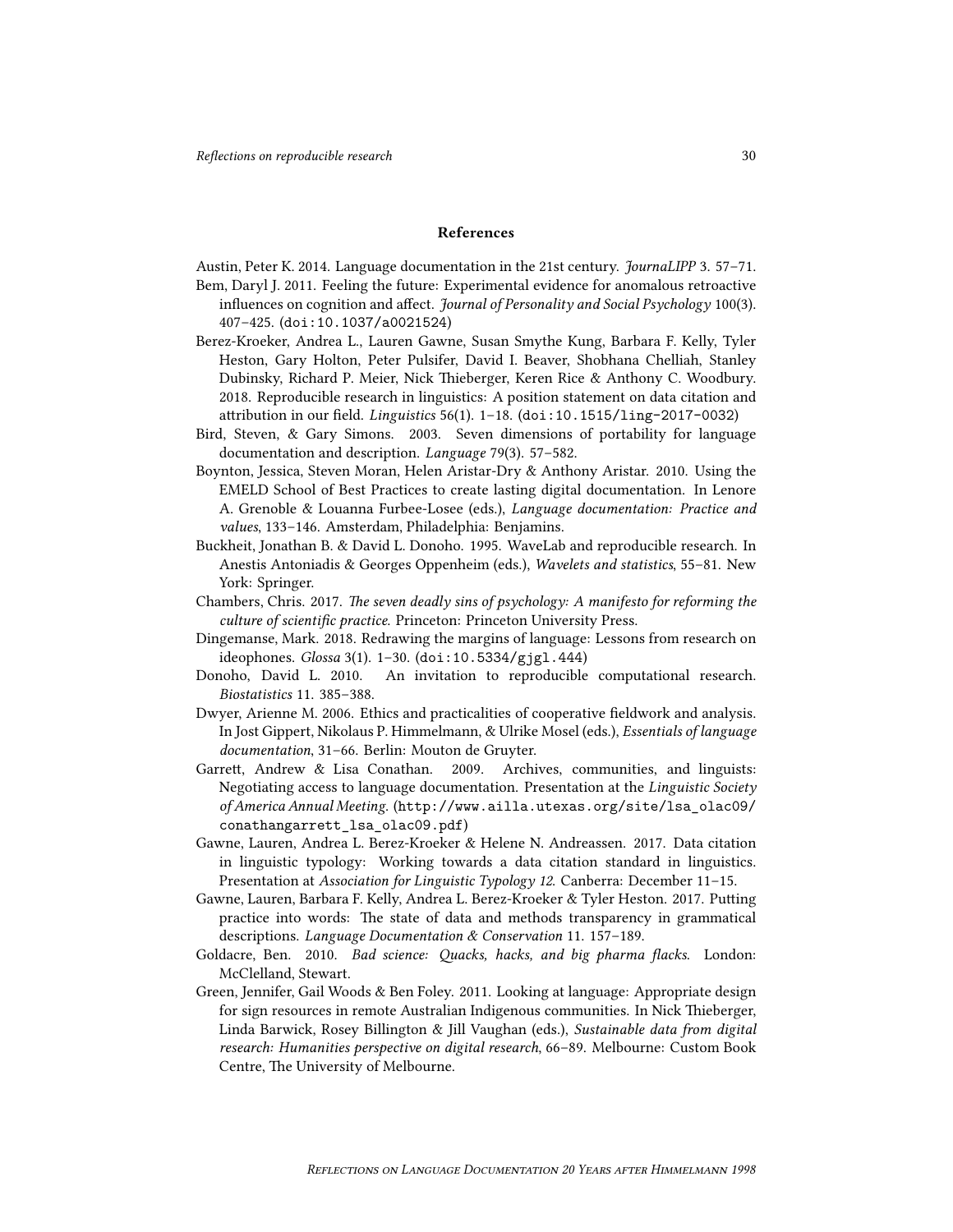- Henke, Ryan E. & Andrea L. Berez-Kroeker. 2016. A brief history of archiving in language documentation, with an annotated bibliography. Language Documentation & Conservation 10. 411–457.
- Himmelmann, Nikolaus P. 1998. Documentary and descriptive linguistics. Linguistics 6. 161–195.
- Joseph, Heather. 2013. The Open Access Movement Grows Up: Taking Stock of a Revolution. PLoS Biol 11(10). ([e1001686.doi:10.1371/journal.pbio.1001686](e1001686. doi:10.1371/journal.pbio.1001686))
- Kitchin, Rob. 2014. The data revolution. London: Sage.
- Leeuw, Jan de. 2001. Reproducible research: The bottom line. UCLA Department of Statistics papers. (<http://escholarship.org/uc/item/9050x4r4>) (Accessed 28 March 2018)
- Macri, Martha & James Sarmento. 2010. Respecting privacy: Ethical and pragmatic considerations. Language & Communication 30(3). 192–197.
- Nathan, David. 2010. Archives 2.0 for endangered languages: From disk space to MySpace. International Journal of Humanities and Arts Computing  $4(1-2)$ . 111-124.
- Nathan, David. 2014. Access and accessibility at ELAR, an archive for endangered languages documentation. Language Documentation and Description 12. 187–208.
- Open Science Collaboration. Estimating the reproducibility of psychological science. Science 349(6251): aac4716. (<doi:10.1126/science.aac4716>)
- Salffner, Sophie. 2015. A guide to the Ikaan language and culture documentation. Language Documentation & Conservation 9. 237–267.
- Shepard, Michael Alvarez. 2016. The value-added language archive: Increasing cultural compatibility for Native American communities. Language Documentation & Conservation 10. 458–479.
- Simpson, Jane. H. 1983. Aspects of Warlpiri morphology and syntax. Massachusetts Institute of Technology PhD dissertation. ([http://hdl.handle.net/1721.1/](http://hdl.handle.net/1721.1/15468) [15468](http://hdl.handle.net/1721.1/15468)) (Accessed 2018-03-18)
- SPARC. n.d. Open Data Factsheet (11.10-2). (<http://sparcopen.org/open-data/>) (Accessed 2018-04-2012)
- Thieberger, Nick, Anna Margetts, Stephen Morey & Simon Musgrave. 2016. Assessing annotated corpora as research output. Australian Journal of Linguistics 36. 1–21. (<doi:10.1080/07268602.2016.1109428>)
- Thieberger, Nick. 2017. LD&C possibilities for the next decade. Language Documentation & Conservation 11. 1–4.
- Thomason, Sarah. 1994. The editor's department. Language 70. 409–423.
- van der Zee, Tim, Jordan Anaya & Nicholas J. L. Brown. 2017. Statistical heartburn: An attempt to digest four pizza publications from the Cornell Food and Brand Lab. Peer J Preprints 5:e2748v1. (<doi:10.7287/peerj.preprints.2748v1>)
- Woodbury, Anthony. 2011. Language documentation. In Peter K. Austin & Julia Sallabank (eds.), The Cambridge handbook of endangered languages, 159–211. Cambridge: Cambridge University Press.